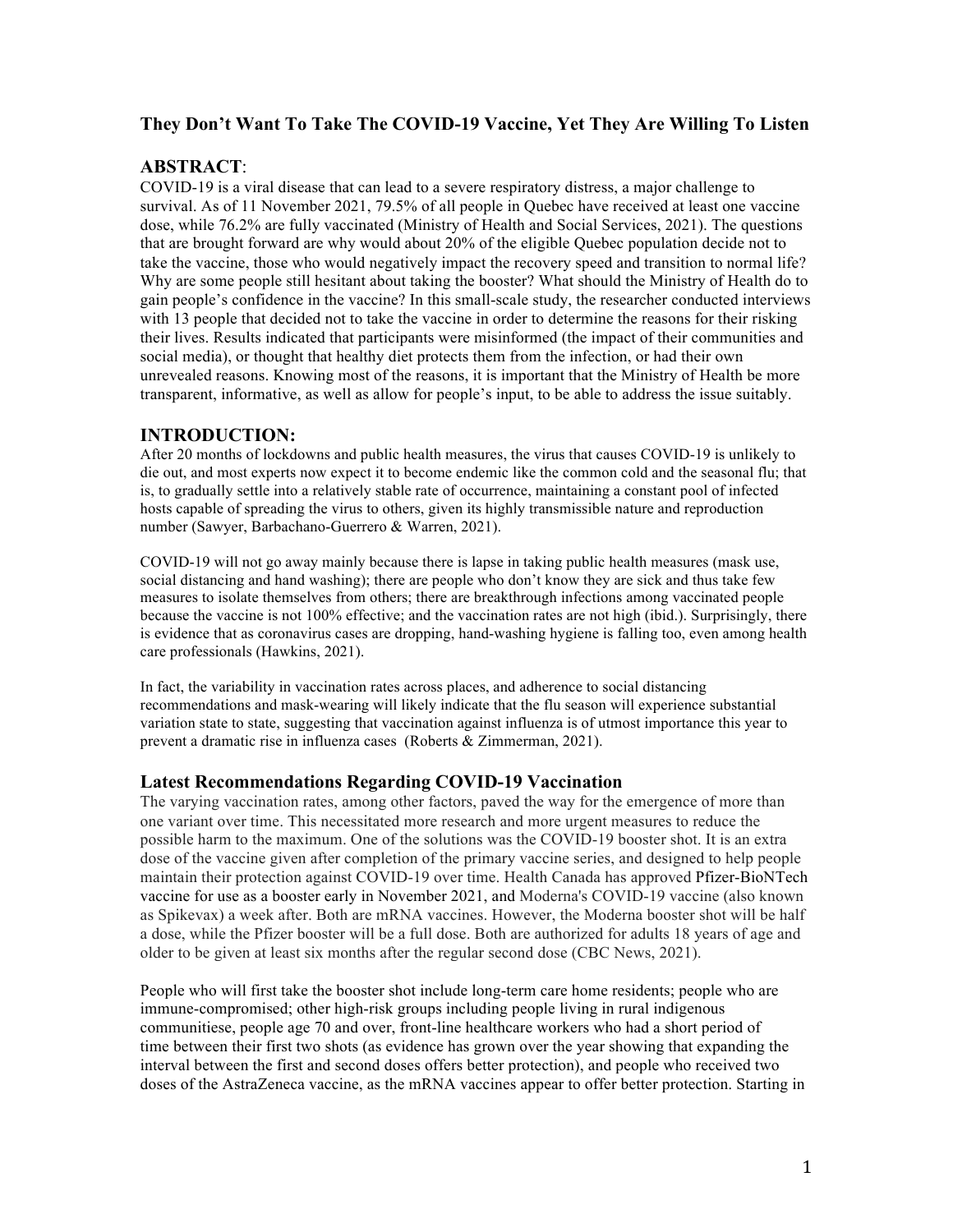January 2022, anyone can get a booster shot, six to eight months after their second dose (Ireland, 2021).

As an alternative to the vaccine, the Pill is authorized for COVID-19-positive adults with at least one risk factor for severe disease; that is, adults with mild-to-moderate COVID-19 who are at risk for severe disease or hospitalization. Merck (in Oughton, 2021) announced preliminary results last month showing that the pill's drug cuts hospitalizations and deaths by half among patients with early COVID-19 symptoms, with the emphasis that the drug is safe only when used as directed (Oughton, 2021).

On the other hand, kids ages 5 to 11 are also eligible for COVID-19 vaccination now. Vaccine doses differ for different age groups depending on how developed the immune system is, and what dose provides the best protection with the fewest side effects. For the COVID-19 Pfizer vaccine, researchers found that kids ages 5 to 11 had a similar immune and safety response at one-third the dose used for those ages 12 and up. The eligible children in this age group will have the opportunity to receive the Pfizer shot through health departments, medical institutions, doctor's offices and pharmacies, as well as school and community-based sites (Shirley, 2021). On the other hand, because people's adaptive immune system starts to become weaker and forgetful around age 55, vaccine boosters can provide a quick refresher for those patients (Peppers, 2021).

With all these recommendations and continuing research, still there are people who do not want to take the vaccine. What their reasons are, and how to reach them depends on the plan that the Ministry of Health puts forward to raise people's awareness, and how fast it will be executed.

# **More Canadians Have Chosen Not to Get Vaccinated, Or to Take This Pandemic Seriously.**

People that do not want to be vaccinated include healthcare workers, adults who have phobia of needles, pregnant women, misinformed people, and some others. Early in 2020, people gave a variety of reasons for their vaccine reluctance, including concerns about vaccine safety and side effects, waiting for additional information, thinking they were not personally at risk, or distrust of the government or vaccines. The most common reasons were concerns about vaccine safety, speed of vaccine development and insufficient testing. In January 2021, people's reluctance had not changed though they knew more about COVID-19 transmission, the potential health effects of the disease and vaccine effectiveness (Mazor  $\&$  Fisher, 2021). What might help them make the decision to get vaccinated would be talking to their doctors, talking to people who have been vaccinated, and consider how they might feel in different situations, because vaccination is the only way to stop new variants (Cooper & Harrison, 2021).

Regarding healthcare workers in Quebec, 93 per cent are fully vaccinated, but that still leaves almost 22,000 of Quebec nurses who were threatened of suspension without pay if they did not show proof of a COVID-19 vaccination (They have had only a single dose or are unvaccinated). Some of the nurses who are not yet vaccinated question the claims of scientific experts about the safety of COVID-19 vaccines. Some others consider that the issue is one of having the freedom to exercise personal choice. Those nurses feel it's worth losing their jobs in order to respect their principles. Some of them are already making contingency plans (Rukavina, 2021).

The fact is that vaccine hesitancy among the healthcare workers is not rooted in overall vaccine skepticism, but rather specific concerns about how quickly the vaccine was developed, the lack of long-term data on safety, efficacy and potential side effects. This means there's a real opportunity to address concerns through information about the rigorous clinical trials process, ongoing safety data, and other necessary measures. To this end, it's crucial that public health officials reach out to specific populations to better understand and address their concerns regarding the vaccine (Gustafson, 2021).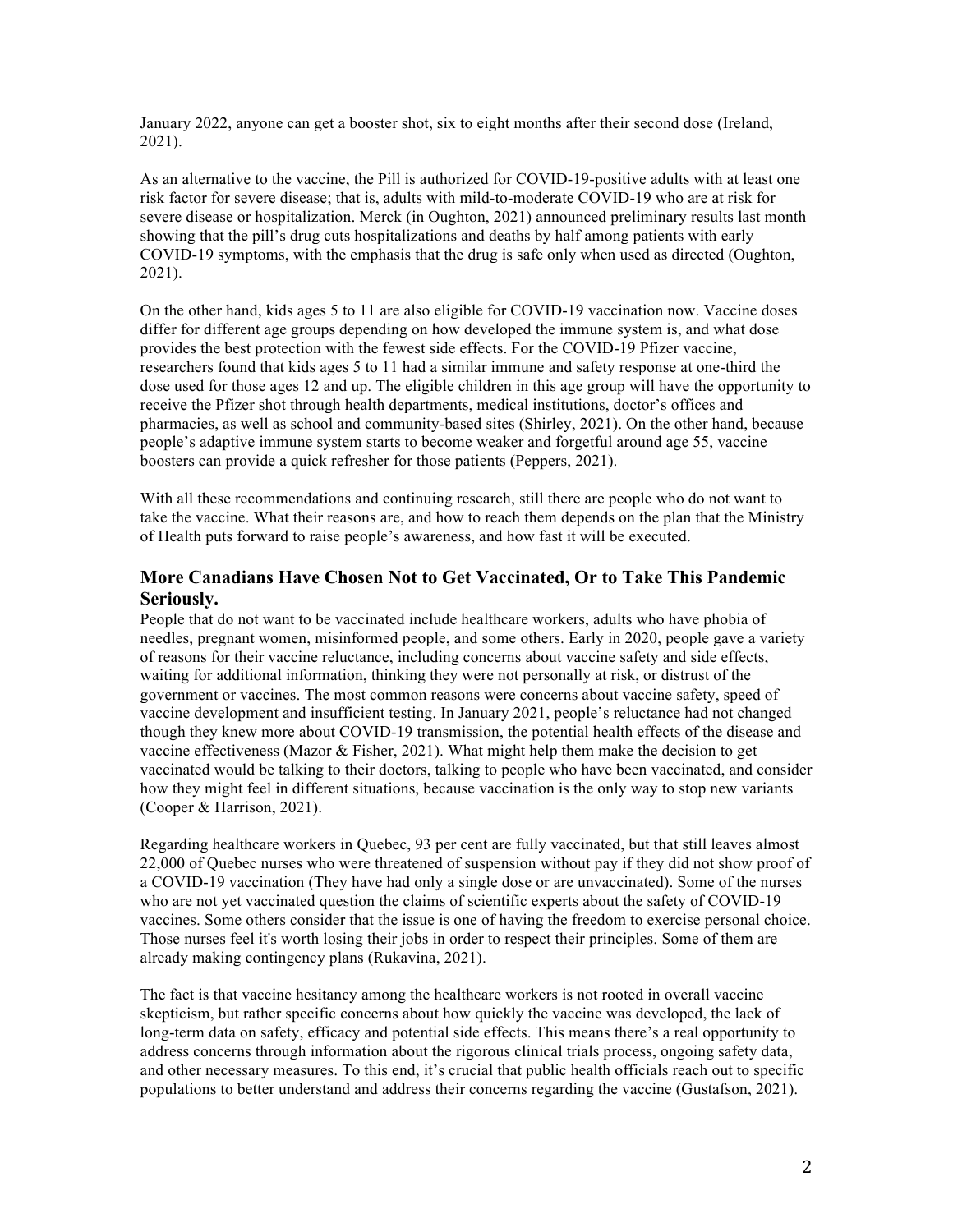On the other hand, about 4.5 per cent of adults in Canada have a severe phobia of needles, according to the Canadian Psychological Association. This can be the only reason that's preventing a person from getting vaccinated. For this, instead of dismissing a person's phobia, healthcare personnel can empower and support them in whatever capacity to reduce the vaccine side effects resulting from people's fear or anxiety of needles, and thus decrease immunization stress-related responses, like fear, pain, dizziness and even fainting (Smyth, 2021).

Another group that has lower COVID-19 vaccination rates are pregnant women. While many of them have been hesitant to get vaccinated, partly due to misinformation, experts say (Evan Mitsui/CBC; in N. Ireland, 2021), they should definitely get vaccinated; in fact, there is growing consensus among experts that COVID-19 vaccines are safe for pregnant women and important because they are among the groups at highest risk of serious illness if they are infected with the virus in a period when their immune systems have lowered defences (Ireland, 2021). Like all other people, and to avoid risk factors, pregnant women may receive a booster shot at least six months after the second dose of vaccine (Blake; in N. Ireland, 2021).

To those that fear the vaccine effect on fertility, doctors say it's a complete myth. There is no plausible way in which this vaccine could interfere with fertility. It has nothing to do with a person's ovaries and with his eggs or with sperm production (Gray; in N. Ireland, 2021).

Obviously, research findings have also refuted all people's assumptions about safety without taking the vaccine even when it comes to dietary practices. While eating right can favorably impact the immune system, it is not reasonable to expect that nutrition alone will defend against a potentially lifethreatening virus. Diet is only one important consideration. Other variables including stress management, nutritional supplements and physical distancing and mask-wearing, matter a great deal too, yet all of them are not a replacement for potentially life-saving vaccines (Bloomer, 2021). The vaccines, though not perfect, continue to provide robust protection against severe illness and death in case of breakthrough infections.

All the above arguments have been largely debunked by scientific experts who say the COVID-19 vaccines available in Canada are safe and effective (Rukavina, 2021). Well-informed doctors confidently say that vaccine side effects are rare and generally mild, and rumors about vaccines altering DNA or causing infertility are completely false with no scientific basis. They believe that those that claim survival from COVID-19 with or without the vaccine fell victims to disinformation; they are not aware of the staggering reality of death rates among those hospitalized (Johnson, 2021). Those people are not aware of the impact on the health care system where staffing is critically low. In that sense, if a person needs hospitalization, a hospital bed will be worthless without staff to provide care (Johnson, 2021).

## **More Health Department Measures Needed**

Although the above information is made public, big percentage of the Quebecers lacks this knowledge, the thing that impacts their confidence in the system. Take for example the breakthrough [infections] that is being seen in the older people. Because the National Advisory Committee on Immunization (NACI) is slow at announcing emerging evidence and issuing national advice, a handful of provinces and territories across Canada announced their own plans for booster shots, ahead of NACI's recommendations. As a result, the10 provinces and three territories did things differently (Matt Rourke/The Associated Press). It is also said that NACI meetings on key issues like booster shots and vaccines for kids are held behind closed doors without public input. Therefore, lack of transparency and slow issuance of new guidelines is worrisome because it threatens to undermine public confidence on key vaccine issues (Miller, 2021).

Another example is the Ministry of Health attempt to replace the suspended healthcare workers then backing down on the decision. After announcing emergency financial incentives to recruit health-care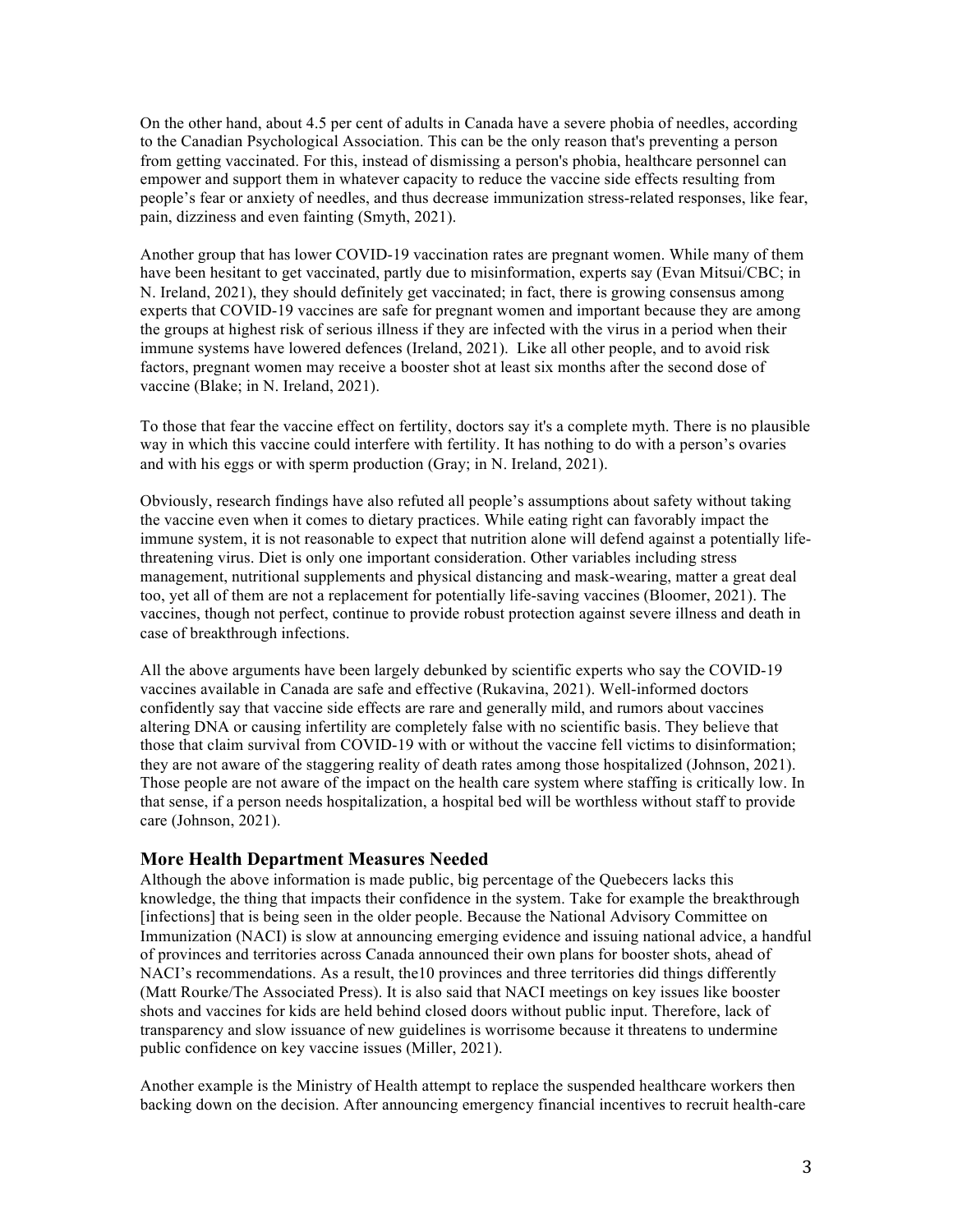workers, Quebec Health Minister Christian Dubé said that 1,000 nurses have committed to working full-time in the public sector, 231 nurses left the private sector to join the public network, and 1,900 candidates were in negotiations and 56 former health-workers came out of retirement (Remiorz, 2021). Obviously, such figures could increase the strain on the province's stretched health-care resources (Rukavina, 2021). In fact, after weighing the health-care network's ability to withstand losing the unvaccinated, the Health Minister Christian Dubé announced that putting the ones who don't want to be vaccinated at home will create a loss of power for health care; therefore, the province would move away from a strategy of mandatory vaccination toward one of compulsory testing for unvaccinated health-care workers. He also announced that there are no vaccination exemptions for religious reasons (CBC News, 2021).

In a nutshell, people that do not want to be vaccinated have their own reasons that are mostly wrong either because they are misinformed or because the Health Department needs to do more work to reach the set target. The case is not hopeless because big percentage of those people is willing to take the vaccine if they were properly informed and directed.

# **RESEARCH METHOD**

In this study, three methods of data collection were used to reach the14 participants.

- At the end of each of the 5 seminars offered as part of the campaign funded by the Public Health Department, attendees took a quiz questionnaire. The last question in the survey was whether or not they would take the vaccine. Of the 70 respondents, 5 (7.14%) said they did not want to take the vaccine.
- The second was a Facebook poll. Of the 28 respondents, 2 said they did not want to take the vaccine (7.14%).
- The third was asking friends and acquaintances if they had taken the vaccine or not and why. The researcher found 8 people.

The researcher conducted interviews with 13 people. The only person that was not interviewed was an illiterate lady in her 70s who did not know how to use the phone to answer the question. There was one face-to-face focus group interview with four family members and 10 WhatsApp individual interviews. After analyzing the interviews recordings, the researcher jotted-down the reasons each participant stated, used statements that conveyed the same meaning, and tabulated them to determine frequencies (See Table 1).

## **RESEARCH PARTICIPANTS**

Of the 106 research subjects reached, 92 have taken the two doses of the vaccine. The 14 people that decided not to take the vaccine were 7 Canadians and 7 Lebanese. They constituted 13.2% of the whole sample.

The ages of the 14 research participants ranged between the 30s and 80s (see table1): 1 in her 30s, 5 in their 40s, 2 in their 50s, 2 in their 60s, 2 in their 70s and 1 in his 80s. They come from different backgrounds and fields of work. 4 of them are retired.

## **FINDINGS**

As table 1 indicates, participants' responses varied. 36% of the participants that are Lebanese Canadian for more than 20 years seemed to be generally more knowledgeable about the vaccine updates than the Lebanese participants. They had their doubts about the vaccine origin, what it is made of, and why it was not given enough study time; 29% went far to express the idea that the vaccine contains poison (the conspiracy theory) and thus it impacts men's fertility. They built their assumptions on (1) the fact that 17000 Quebec healthcare workers decided not to take the vaccine even after they were suspended from work; and (2) the belief that the pharmaceutical "cartel" is so powerful in controlling the vaccine "business" that is pushing governments to decide to vaccine children; and (3) there are people dying when hospitalized or right after they take the vaccine.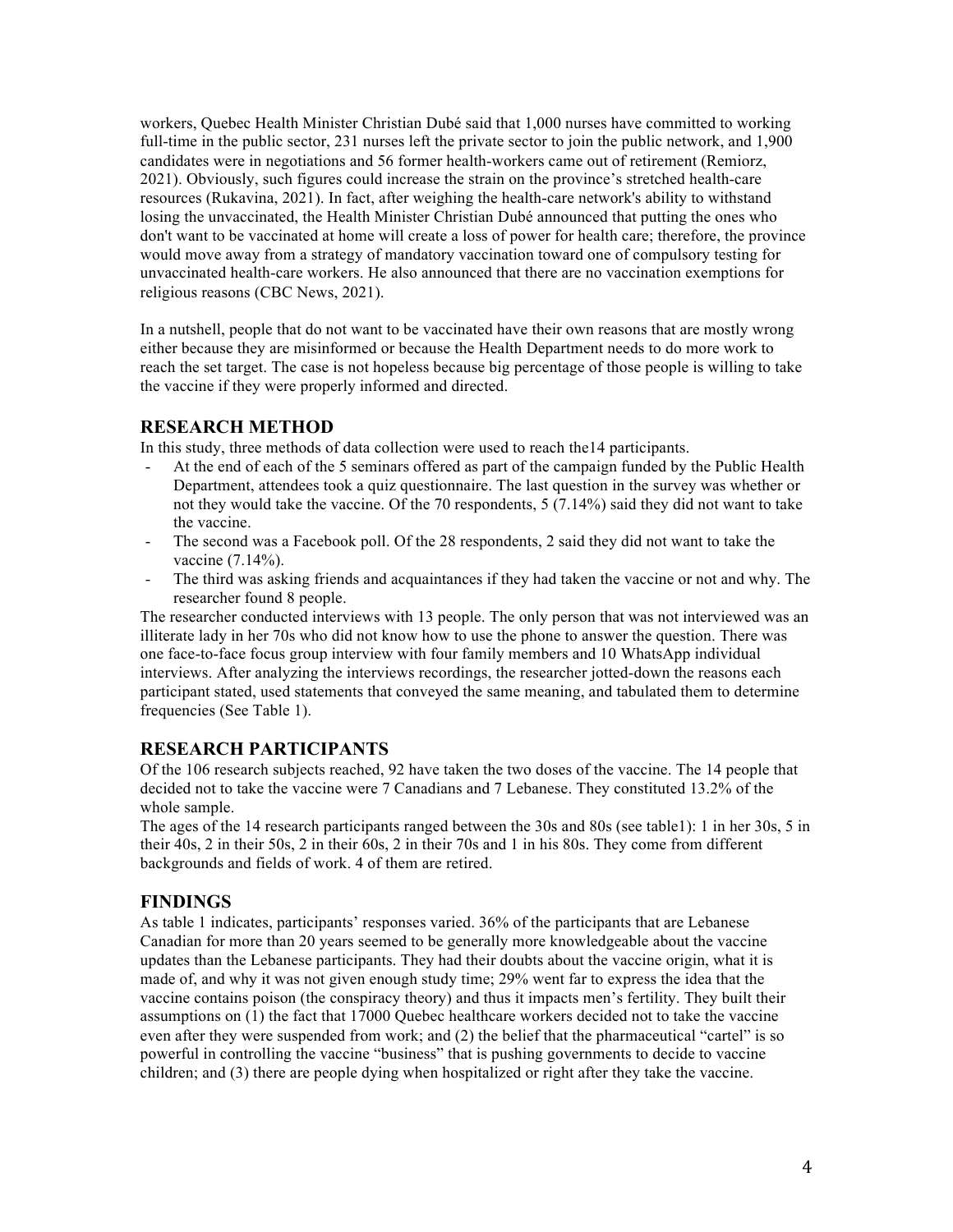The other group of 43% is Lebanese. They had completely different reasons for their decision not to take the vaccine: They are following a healthy diet and doing physical exercise on routine basis, and they are taking the necessary measures when outside their homes (social distancing, wearing the mask and washing). 50% of those are neither against the vaccine not in a hurry to take it. They just need to be convinced that it is necessary. They are aware that they cannot travel if they are not vaccinated, and thus they are willing to take the vaccine when needed.

Surprisingly, there is a Lebanese young guy among the participants that is suffering from cancer and he is allergic to new medications, while two Lebanese Canadian participants (a couple) did not want the vaccine simply for religious reasons, and they were not willing to explain why. Although the wife is more flexible, she says that, "If [her] husband does not want the vaccine, why should [she] take it if they are not mingling with other people?" The truth is that they do mingle with others outside their place and inside their home. What comforts them is that most of the others are vaccinated. However, what they don't know is that they are at risk of being infected because those vaccinated might be carrying the virus without showing any signs.

Interestingly, one of the participants is a journalist and the nature of his job obliges him to socialize much more than others. In reality, he was against the vaccine at the beginning for the same reasons stated by the Canadians. He is now convinced that he needs to take the vaccine. However, evaluating the level of socialization commitment, he decided that, "No vaccine passport, means not gatherings, and means no extra expenses incurred. I can wait a bit till the pill comes out instead of taking an injection". This means he is still concerned about the vaccine, yet more about convenience.

Last but not least is the lady in her 70s that had lung cancer and has undergone two operations in the past six years. She took the two doses of the vaccine and was happy about it. Now she is hesitant about the booster shot because of what she's been hearing from people around her. She is wondering whether "to refrain from taking the shot and save [herself], or to take it and add poison to [her] body just to make sure that she won't suffer from cancer anymore". She is confused and concerned at the same time.

In a nutshell, findings were not surprising. It is interesting to see how this small sample - representing different age groups, different mentalities, different opinions and different health conditions – projects the same social concerns mentioned in the literature.

## **DISCUSSION**

Findings of this study have shown three major patterns of reasoning. The first is 'dependency' pattern represented by people of certain age group that are not willing to read about or search for information about a topic like corona virus though it scares them. They prefer to get information the easy way: from some people they trust or from social media. They are not aware of the danger of being misinformed. Consequently, they accept all sorts of wrong information about the vaccine effectives as stated by Mazor & Fisher (2021), its altering DNA as stated Rukavina (2021), and its effect on fertility as stated by Gray (2021) without filtering it.

The second is the 'aggressive' pattern represented by those that see the vaccine as a business led by the pharmaceutical 'cartel'. "Had it been otherwise, health workers would have taken the vaccine and not risked losing their jobs," as two expressed. They believe that the health worker's decision is based on their witnessing what happens to those who take the vaccine and die right after. Those along with the people that base their decision on religious grounds seem to be the not-easy-to-convince to take the vaccine. They don't accept the fact that both explanations were refuted (CBC News, 2021).

The third is the 'alternative' pattern represented by those who find themselves healthy and in control of everything; in addition, they are taking the necessary public health measures (mask use, social distancing and hand washing), the measures that Bloomer (2021) found insufficient. The feel strongly about staying healthy though surrounded by people infected by the virus. Those are willing to take the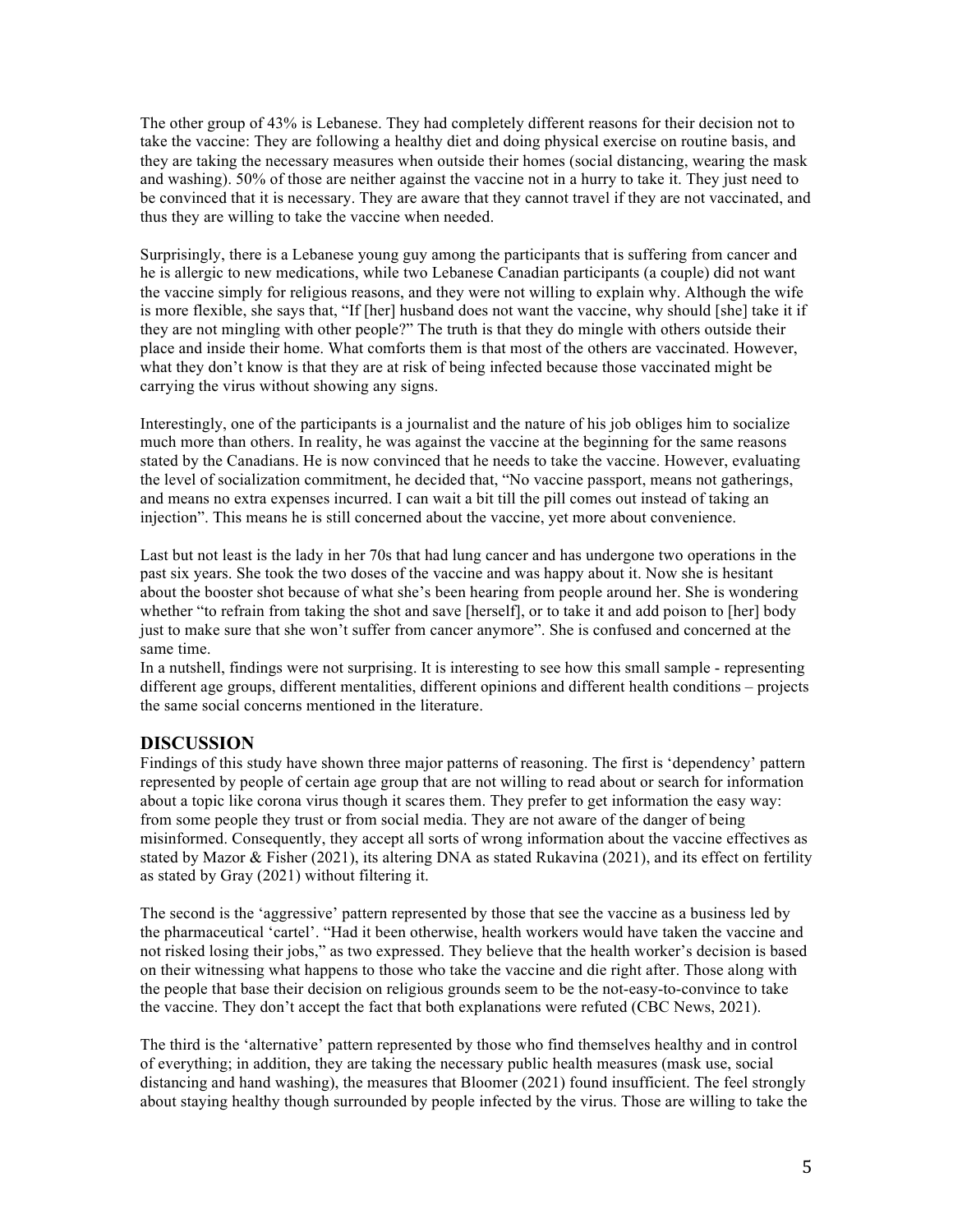vaccine if necessary – if there are children around them, or they need to travel. In fact two of them decided to take the vaccine while the researcher was answering their questions during the interview. This type of people is almost there. They just need someone to answer their questions and provide updated information as suggested by Rukavina (2021) and Bloomer (2021).

In conclusion, a good percentage of those who decided not to take the vaccine will soon take it. They are simply taking their time. If they don't take the injection, they will certainly be willing to take the pills when recommended by the Public Health Agency. They just need to rely on trustworthy sources of information.

#### **LIMITATIONS**

Though a small-scale study, findings spotlight a major milestone: two of the 14 participants (about 15%) having decided to take the vaccine based on the information they got during the interviews (answering their questions, and addressing their specific concerns). This is one way of taking suitable measures in the direction of increasing the percentage of COVID vaccine takers. Replicating the study will not only ascertain its feasibility and reliability, but also help determine people's most important reasons for not taking the vaccine, and thus decide on the best ways to address the problem.

#### **CONCLUSIONS**

The Public Health Agency of Canada (PHAC) has done a lot so far and will do more. It would be great if the agency's research findings come out right in time to gain public confidence (Miller, 2021). In addition, knowing that people are more impacted and misinformed by the audio-visual materials posted on social media, it would be favourable that PHAC produce short, focused, and catchy podcasts that answer people's most important pertinent questions and consequently reach bigger audience.

#### **ACKNOWLEDGMENTS**

The 'Vaccine Community Innovation Challenge' is a project funded by the Centre for Grants and Contributions/ Public Health Agency of Canada. The work reported in this paper is part of the project Titled **"Let Us Bust The Myth That COVID19 Is A Challenge!"**

| Reasons For Not Taking The             | P.1   | P <sub>2</sub> | P.3   | <b>P4</b> | P.5            | P. 6           | P.7          | P. 8         | P.9          | P.10  | P.12  | P. 13 | P.14         |
|----------------------------------------|-------|----------------|-------|-----------|----------------|----------------|--------------|--------------|--------------|-------|-------|-------|--------------|
| Vaccine                                | L/30s | L/40s          | L/40s | C/40s     | C/40s<br>&Wife | C/40s<br>&Wife | L/50s        | C/50s        | L/60s        | L/60s | C/70s | C/70s | C/80s        |
| Not knowing the origin of the          |       |                |       | X         | X              | X              |              |              | X            |       | X     |       |              |
| vaccine or what it is made from        |       |                |       |           |                |                |              |              |              |       |       |       |              |
| The vaccine was not given enough       |       |                |       | X         | X              | X              | X            | X            |              |       |       |       |              |
| study time;                            |       |                |       |           |                |                |              |              |              |       |       |       |              |
| There is poison in the vaccine         |       |                |       | X         | X              | X              |              |              |              |       | X     |       |              |
| The vaccine may affect people's        |       |                |       | X         | X              | X              |              |              |              |       | X     |       |              |
| fertility                              |       |                |       |           |                |                |              |              |              |       |       |       |              |
| Why do17000 healthcare workers         |       |                |       | X         | X              | X              |              |              |              | X     | X     |       |              |
| not take it? Why do children need to   |       |                |       |           |                |                |              |              |              |       |       |       |              |
| take it now? There is a hidden         |       |                |       |           |                |                |              |              |              |       |       |       |              |
| stitch.                                |       |                |       |           |                |                |              |              |              |       |       |       |              |
| Pharmaceutical cartel is controlling   |       |                |       | X         | X              | X              |              |              |              | X     | X     |       |              |
| The vaccine "business".                |       |                |       |           |                |                |              |              |              |       |       |       |              |
| A lot of people were hospitalized or   |       |                |       | X         | X              | X              | $\mathbf{X}$ | $\mathbf{x}$ |              |       | X     |       |              |
| died after taking the vaccine.         |       |                |       |           |                |                |              |              |              |       |       |       |              |
| I am healthy; I follow a healthy       |       | $\mathbf{X}$   |       |           |                |                |              | $\mathbf{X}$ | $\mathbf{X}$ | X     |       | X     | $\mathbf{X}$ |
| diet; do routine physical exercise;    |       |                |       |           |                |                |              |              |              |       |       |       |              |
| I am taking necessary measures         |       |                | X     |           |                |                | X            | X            | X            |       |       | X     | X            |
| (distancing, mask, washing, etc.)      |       |                |       |           |                |                |              |              |              |       |       |       |              |
| Neither against the vaccine, nor in a  |       | $\mathbf{X}$   | X     |           |                |                |              | X            |              |       |       |       |              |
| hurry to take it; it won't make any    |       |                |       |           |                |                |              |              |              |       |       |       |              |
| difference.                            |       |                |       |           |                |                |              |              |              |       |       |       |              |
| If necessary, I will take the vaccine  |       | $\mathbf{X}$   |       |           |                |                |              | X            |              |       |       |       |              |
| (to travel or meet friends in public). |       |                |       |           |                |                |              |              |              |       |       |       |              |
| Has cancer and is allergic to new      | X     |                |       |           |                |                |              |              |              |       |       |       |              |

#### **Table 1. Reasons for the decision not to take the COVID-19 vaccine**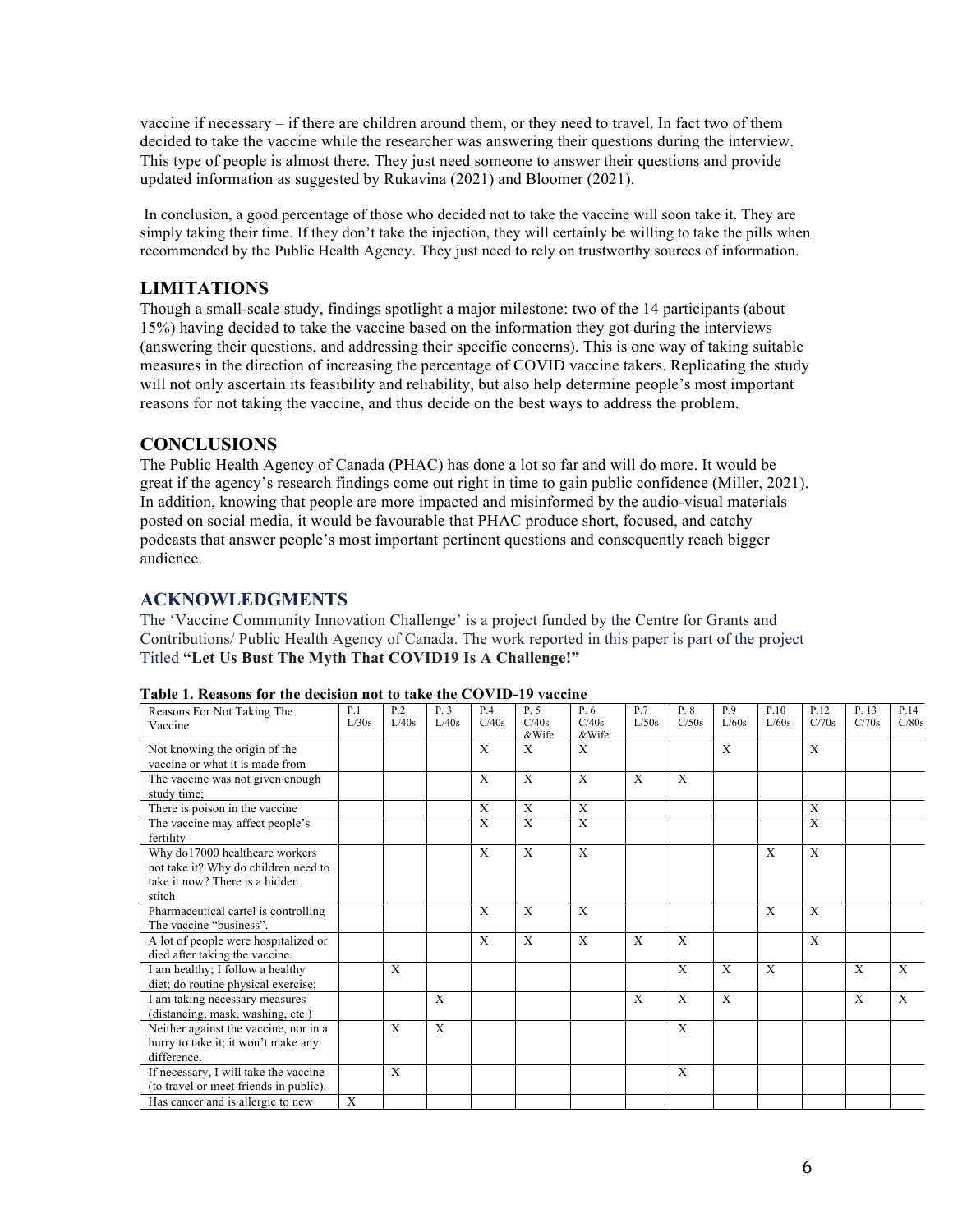| medications.                                                                                     |  |  |  |  |  |  |  |
|--------------------------------------------------------------------------------------------------|--|--|--|--|--|--|--|
| Religious purposes (no explanation)                                                              |  |  |  |  |  |  |  |
| No vaccine passport, no public<br>gathering, no waste of money; will<br>certainly take the pill. |  |  |  |  |  |  |  |
| Took two doses; hesitant about the<br>booster because of what is being<br>said:                  |  |  |  |  |  |  |  |

P: participant; L = Lebanese; C = Canadian; Age group:  $(30s, 40s, 50s, 60s, 70s, 80s)$ 

# **REFERENCES:**

Bloomer, R. (2021). Can healthy people who eat right and exercise skip the COVID-19 vaccine? A research scientist and fitness enthusiast explains why the answer is no. URL: https://theconversation.com/can-healthy-people-who-eat-right-and-exercise-skip-the-covid-19-vaccine-aresearch-scientist-and-fitness-enthusiast-explains-why-the-answer-is-no-166393. [accessed on 7.11.2021]

CBC News (2021).Health Canada authorizes Moderna COVID-19 vaccine as a booster shot. CBC News. URL: https://www.cbc.ca/news/health/health-canada-moderna-covid-19-booster-1.6246844. [accessed on 13.11.2021].

CBC News (2021). Quebec backs down again on mandatory vaccination in health network. URL: https://www.cbc.ca/news/canada/montreal/mandatory-vaccination-new-health-workers-1.6235760. [accessed on 12.11.2021].

CBC News (2021). More than 17000 Quebec health-care workers face suspension for refusing COVID-19 vaccine. Cbc.ca. URL: https://www.cbc.ca/news/canada/montreal/17-000-health-care-workers-quebecvaccination-suspended-1.6191433. [accessed on 7-11-2021].

Cooper, V. & Harrison, L. (2021). Massive numbers of new COVID–19 infections, not vaccines, are the main driver of new coronavirus variants URL: https://theconversation.com/massive-numbers-of-newcovid-19-infections-not-vaccines-are-the-main-driver-of-new-coronavirus-variants-166882. [accessed on 7.11.2021]

COVID-19 Diary. *Le journal*, November 2021.

Gustafson, A. (20210). Why are some healthcare workers refusing COVID vaccines? *Modern Healthcare* https://www.modernhealthcare.com/labor/why-are-some-healthcare-workers-refusing-covid-vaccines. [accessed on 12.11.2021).

Ireland, N. (2021). Seniors 70 and older, front-line health workers, people who got 2 AZ doses can be offered boosters, NACI says. URL: https://www.cbc.ca/news/health/naci-october-29-boosters-covid-19- 1.6229985 [accessed on 10.11.2021].

Ireland, N. (2021). Why doctors are so worried about pregnant people getting COVID-19. *CBC News*. URL: https://www.cbc.ca/news/health/fertility-and-pregnancy-covid-19-vaccine-1.6233434 [accesses on 11-11-2021].

Johnson, N. (2021). At my hospital, over 95% of COVID-19 patients share one thing in common: They're unvaccinated, URL: https://theconversation.com/at-my-hospital-over-95-of-covid-19-patients-share-onething-in-common-theyre-unvaccinated-166708 [accessed on 7.11.2021]

Mazor, K. & Fisher, K. (2021). A direct recommendation from a doctor may be the final push someone needs to get vaccinated. URL: https://theconversation.com/a-direct-recommendation-from-a-doctor-maybe-the-final-push-someone-needs-to-get-vaccinated-165155. [accessed on 7.11.2021]